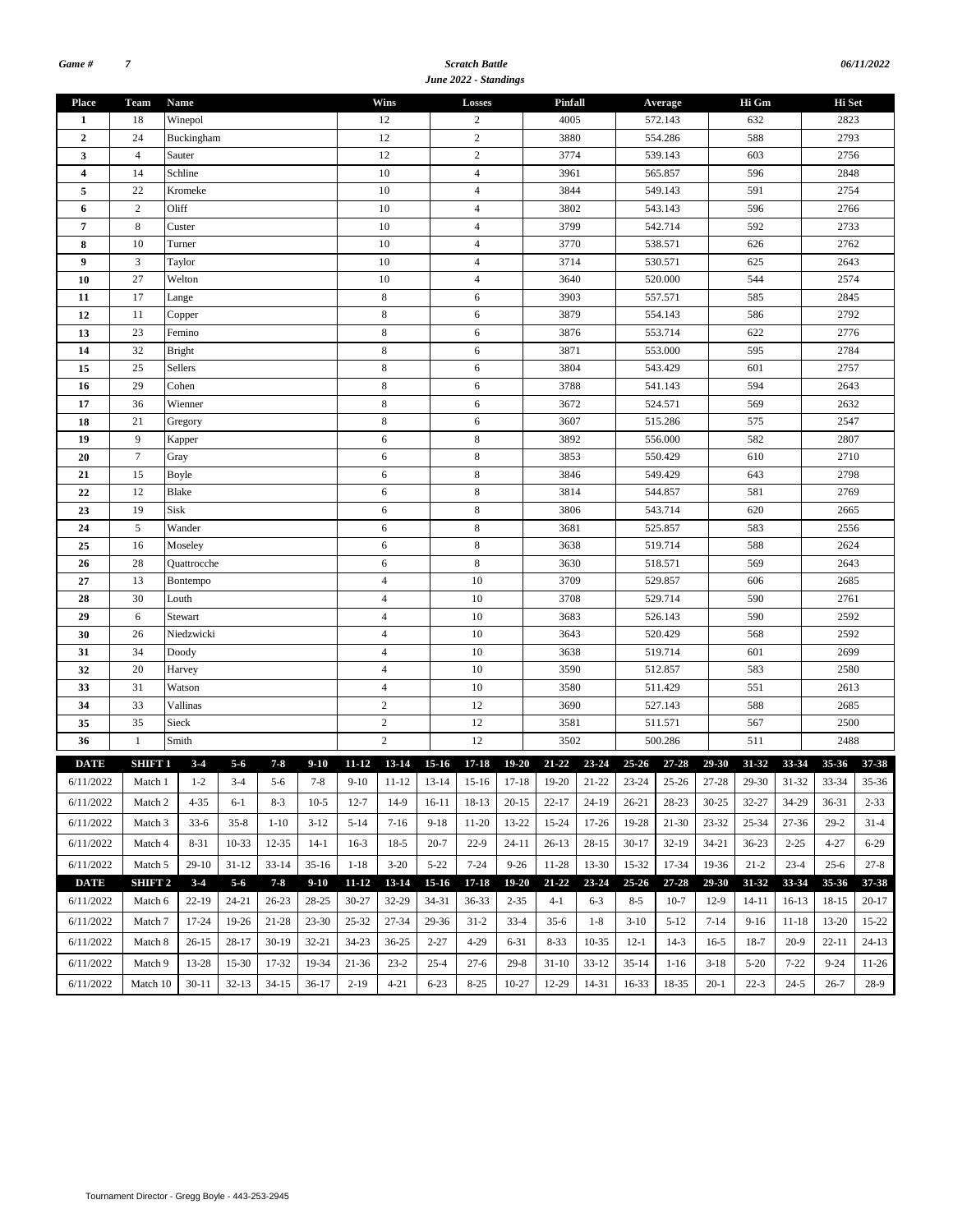*Game # 7*

*Scratch Battle 06/11/2022 June 2022 - Standings*

| 06/11/2022 |  |  |  |
|------------|--|--|--|
|            |  |  |  |

|                      |            | Hi Scratch Game - Team |           | Hi Average - Men      |            | Hi Average - Women    |            |  |  |  |  |
|----------------------|------------|------------------------|-----------|-----------------------|------------|-----------------------|------------|--|--|--|--|
|                      | Boyle      | 643                    |           | Chris Kruger, Jr.     | 163.429    | <b>Abbey Schline</b>  | 147.000    |  |  |  |  |
|                      | Winepol    | 632                    |           | Don Dove              | 159.857    | Dani McClay           | 145.286    |  |  |  |  |
|                      | Turner     | 626                    |           | John DeAntoniis       | 158.000    | Melissa Mahoney       | 142.429    |  |  |  |  |
| Hi Game - Men        |            | Hi Set - Men           |           | <b>Bernie Hipkins</b> | 155.571    | Rebecca Dove Kendall  | 141.286    |  |  |  |  |
| Chris Kruger, Jr.    | 221        | Don Dove               | 844       | Mark Klingelhofer     | 154.286    | Lisa Huber            | 141.143    |  |  |  |  |
| John DeAntoniis      | 210        | Chris Kruger, Jr.      | 828       | Colby DeAntoniis      | 153.857    | <b>Chasity Gray</b>   | 137.000    |  |  |  |  |
| Rob Triplett, Jr.    | 195        | John DeAntoniis        | 811       | John Biederman        | 150.571    | <b>Britney Burke</b>  | 133.143    |  |  |  |  |
| Hi Game - Women      |            | Hi Set - Women         |           | Jonathan Green        | 150.571    | <b>Kristy Penny</b>   | 130.857    |  |  |  |  |
| Rebecca Dove Kendall | 173        | Dani McClay            | 728       | <b>Joey Sears</b>     | 149.857    | Jill Manns            | 129.857    |  |  |  |  |
| Jill Manns           | 168        | Abbey Schline          | 714       | Larry Lipka           | 149.143    | Tara Cohen            | 127.571    |  |  |  |  |
| Abbey Schline        | 164        | Melissa Mahoney        | 705       | Matt Buckingham       | 148.571    | <b>Felicity Doody</b> | 126.000    |  |  |  |  |
|                      |            |                        |           | <b>Substitutes</b>    |            |                       |            |  |  |  |  |
| <b>Name</b>          | Ent<br>Gms | Pinfall<br>Avg.        | Set<br>Gm | Name                  | Ent<br>Gms | Pinfall<br>Gm<br>Avg. | <b>Set</b> |  |  |  |  |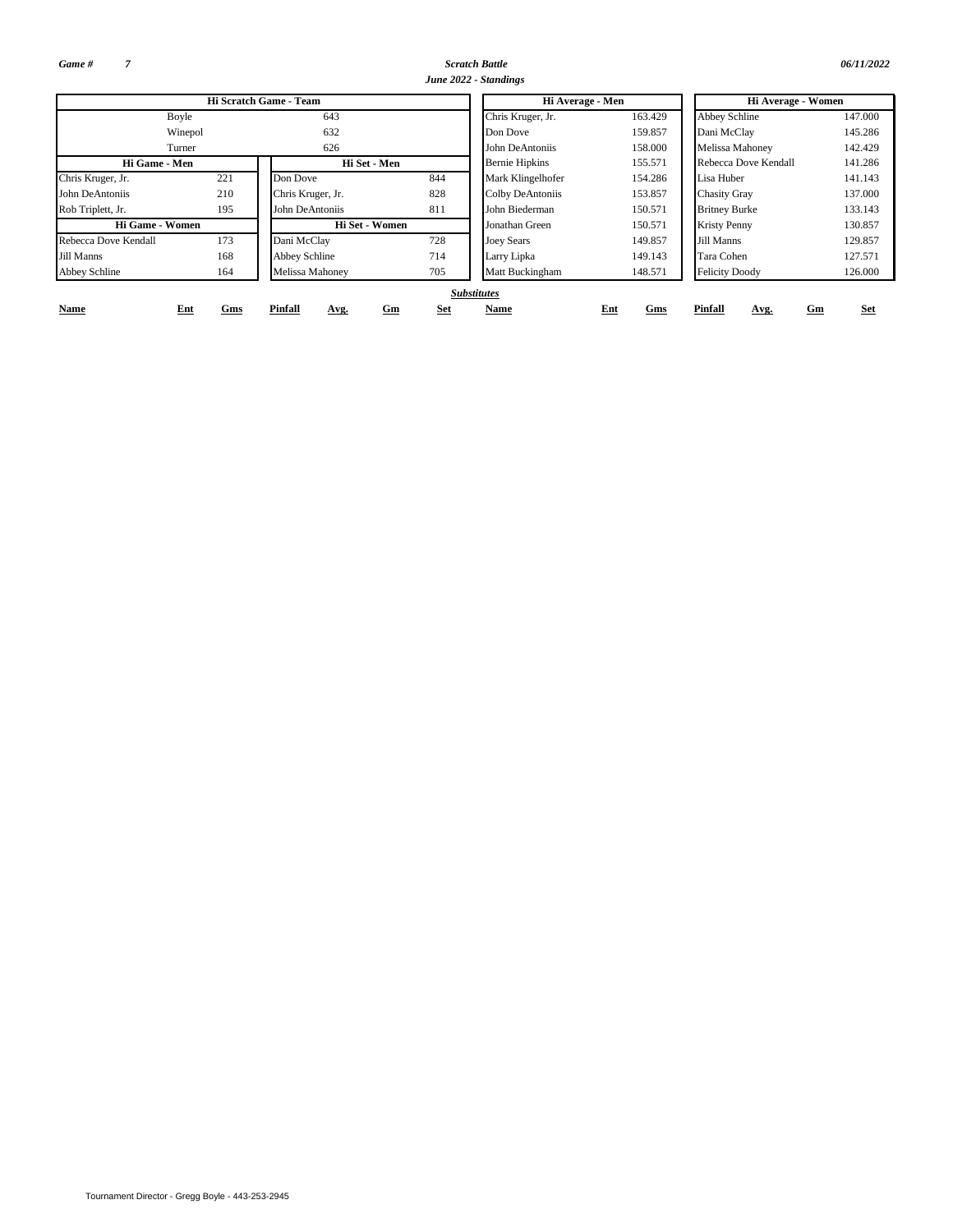## *Game # 7 Scratch Battle 6/11/2022*

*June 2022 - Statistics*

| $#1$ - Smith             | Ent |                 | <b>Gms</b> Pinfall | Avg.    | Gm  | <b>Set</b> | $# 2 - Oliff$        | Ent |                 | <b>Gms</b> Pinfall | Avg.        | Gm   | <b>Set</b> | $#3$ - Taylor          | Ent |                 | <b>Gms</b> Pinfall | Avg.    | Gm   | <b>Set</b> |
|--------------------------|-----|-----------------|--------------------|---------|-----|------------|----------------------|-----|-----------------|--------------------|-------------|------|------------|------------------------|-----|-----------------|--------------------|---------|------|------------|
| Stephanie Smith          | 118 | 7               | 855                | 122.143 | 147 | 633        | <b>Brian Oliff</b>   | 131 | 7               | 896                | 128.000     | 138  | 653        | Mike Barnes            | 123 | 7               | 946                | 135.143 | 170  | 663        |
| John Wright              | 120 | $\overline{7}$  | 845                | 120.714 | 172 | 608        | John Beuchert        | 132 | $\overline{7}$  | 896                | 128.000     | 157  | 656        | <b>Bradley Taylor</b>  | 137 | $7\phantom{.0}$ | 897                | 128.143 | 163  | 630        |
| Kenny Mittelstetter, III | 120 | 7               | 980                | 140.000 | 166 | 657        | Kevin Gibson         | 133 | 7               | 993                | 141.857     | 159  | 729        | Brian Banzhoff         | 138 | -7              | 911                | 130.143 | 140  | 644        |
| Pixie Brown              | 132 | $\overline{7}$  | 822                | 117.429 | 131 | 590        | Dani McClay          | 135 | $\overline{7}$  | 1017               | 145.286     | 161  | 728        | Jeremy Wood            | 140 | $\overline{7}$  | 960                | 137.143 | 161  | 706        |
| #1 - Smith Total         | 490 |                 |                    |         |     |            | #2 - Oliff Total     | 531 |                 |                    |             |      |            | #3 - Taylor Total      | 538 |                 |                    |         |      |            |
| #4 - Sauter              | Ent |                 | <b>Gms</b> Pinfall | Avg.    | Gm  | <b>Set</b> | $# 5$ - Wander       | Ent |                 | <b>Gms</b> Pinfall | Avg.        | Gm   | Set        | #6 - Stewart           | Ent |                 | <b>Gms</b> Pinfall | Avg.    | Gm   | <b>Set</b> |
| Janet Sauter             | 127 | 7               | 854                | 122.000 | 143 | 607        | Josh Bull            | 111 | 7               | 888                | 126.857     | 167  | 617        | Carrie Matheson        | 124 | 7               | 864                | 123.429 | 142  | 596        |
| Steve Bull               | 135 | $7\phantom{.0}$ | 942                | 134.571 | 164 | 686        | Dave Wander          | 132 | $\overline{7}$  | 873                | 124.714     | 147  | 596        | <b>Justin Stewart</b>  | 128 | $7\phantom{.0}$ | 868                | 124.000 | 151  | 609        |
| Kevin Burke              | 136 | 7               | 934                | 133.429 | 177 | 674        | Greg Burdick         | 138 | 7               | 960                | 137.143     | 170  | 661        | Matt Anastasi          | 141 | 7               | 958                | 136.857 | 157  | 697        |
| Larry Lipka              | 136 | $\overline{7}$  | 1044               | 149.143 | 193 | 789        | Scott Wolgamuth      | 145 | 7               | 960                | 137.143     | 159  | 682        | Chuck Paris            | 143 | 7               | 993                | 141.857 | 171  | 690        |
| #4 - Sauter Total        | 534 |                 |                    |         |     |            | #5 - Wander Total    | 526 |                 |                    |             |      |            | #6 - Stewart Total     | 536 |                 |                    |         |      |            |
| #7 - Gray                | Ent |                 | <b>Gms</b> Pinfall | Avg.    | Gm  | <b>Set</b> | #8 - Custer          | Ent |                 | <b>Gms</b> Pinfall | Avg.        | Gm   | Set        | $# 9$ - Kapper         | Ent |                 | <b>Gms</b> Pinfall | Avg.    | Gm   | Set        |
| <b>Chasity Gray</b>      | 126 | $7\phantom{.0}$ | 959                | 137.000 | 164 | 669        | <b>Trevor Custer</b> | 103 | $7\phantom{.0}$ | 807                | 115.286     | 134  | 592        | Jeff Kapper            | 130 | $7\phantom{.0}$ | 989                | 141.286 | 165  | 719        |
| <b>Bobby Stockman</b>    | 132 | 7               | 1000               | 142.857 | 181 | 720        | Zander Beddow        | 141 | 7               | 962                | 137.429     | 150  | 682        | Patrick Sortino        | 132 | 7               | 992                | 141.714 | 158  | 720        |
| Ray Keith                | 137 | 7               | 955                | 136.429 | 152 | 655        | Colton Gue           | 144 | 7               | 1039               | 148.429     | 174  | 722        | Rob Barry              | 134 | 7               | 1007               | 143.857 | 166  | 715        |
| Richie Hipkins           | 145 | $7\phantom{.0}$ | 939                | 134.143 | 147 | 666        | Phil Dix             | 148 | $\overline{7}$  | 991                | 141.571     | 181  | 737        | <b>Bob Subock</b>      | 139 | $7\phantom{.0}$ | 904                | 129.143 | 148  | 653        |
| #7 - Gray Total          | 540 |                 |                    |         |     |            | #8 - Custer Total    | 536 |                 |                    |             |      |            | #9 - Kapper Total      | 535 |                 |                    |         |      |            |
| #10 - Turner             | Ent |                 | <b>Gms</b> Pinfall | Avg.    | Gm  | <b>Set</b> | # $11$ - Copper      | Ent |                 | <b>Gms</b> Pinfall | Avg.        | Gm   | <b>Set</b> | #12 - Blake            | Ent |                 | <b>Gms</b> Pinfall | Avg.    | Gm   | <b>Set</b> |
| Logan Turner             | 112 | 7               | 890                | 127.143 | 179 | 683        | Mike Copper          | 117 | 7               | 891                | 127.286     | 148  | 626        | <b>Marty Barnes</b>    | 128 | 7               | 893                | 127.571 | 147  | 612        |
| <b>Steve Holtzner</b>    | 141 | $7\phantom{.0}$ | 984                | 140.571 | 159 | 699        | Joe Elliott          | 123 | $\overline{7}$  | 932                | 133.143     | 148  | 665        | <b>Isaac Blake</b>     | 131 | $\overline{7}$  | 884                | 126.286 | 135  | 641        |
| Wayne Lipka              | 141 | 7               | 1023               | 146.143 | 176 | 766        | Rob Triplett, Jr.    | 133 | 7               | 1019               | 145.571     | 195  | 776        | Alex Barnes            | 136 | $\overline{7}$  | 918                | 131.143 | 156  | 672        |
| <b>Brian Vest</b>        | 146 | 7               | 873                | 124.714 | 139 | 614        | Mark Berends         | 143 | 7               | 1037               | 148.143     | -181 | 725        | Don Dove               | 144 | 7               | 1119               | 159.857 | 181  | 844        |
| #10 - Turner Total       | 540 |                 |                    |         |     |            | #11 - Copper Total   | 516 |                 |                    |             |      |            | #12 - Blake Total      | 539 |                 |                    |         |      |            |
| #13 - Bontempo           | Ent |                 | <b>Gms</b> Pinfall | Avg.    | Gm  | <b>Set</b> | #14 - Schline        | Ent |                 | <b>Gms</b> Pinfall | Avg.        | Gm   | <b>Set</b> | #15 - Boyle            | Ent | Gms             | Pinfall            | Avg.    | Gm   | <b>Set</b> |
| Scott Bontempo           | 118 | 7               | 913                | 130.429 | 165 | 695        | Abbey Schline        | 130 | 7               | 1029               | 147.000     | 164  | 714        | Gregg Boyle            | 127 | 7               | 1001               | 143.000 | 174  | 716        |
| <b>Billy Koontz</b>      | 138 | 7               | 892                | 127.429 | 161 | 632        | <b>Britney Burke</b> | 130 | 7               | 932                | 133.143     | 156  | 670        | Mark Schwabline        | 131 | -7              | 935                | 133.571 | 161  | 707        |
| Rob Yowell               | 139 | 7               | 897                | 128.143 | 146 | 648        | Winnie Shriver, Jr.  | 139 | 7               | 994                | 142.000     | 165  | 735        | <b>Barry Schriefer</b> | 132 | -7              | 981                | 140.143 | 155  | 714        |
| John Huber               | 144 | 7               | 1007               | 143.857 | 174 | 710        | Greg Schriefer       | 141 | 7               | 1006               | 143.714 172 |      | 729        | <b>Tim Bosley</b>      | 150 | 7               | 929                | 132.714 | 181  | 661        |
| #13 - Bontempo Total     | 539 |                 |                    |         |     |            | #14 - Schline Total  | 540 |                 |                    |             |      |            | #15 - Boyle Total      | 540 |                 |                    |         |      |            |
| #16 - Moseley            | Ent |                 | <b>Gms</b> Pinfall | Avg.    | Gm  | <b>Set</b> | $#17$ - Lange        | Ent |                 | <b>Gms</b> Pinfall | Avg.        | Gm   | <b>Set</b> | $#18$ - Winepol        | Ent |                 | <b>Gms</b> Pinfall | Avg.    | Gm   | <b>Set</b> |
| <b>Tom Moseley</b>       | 121 | $\tau$          | 861                | 123.000 | 143 | 618        | Donovan Lange        | 106 | 7               | 892                | 127.429     | 150  | 666        | Jonathon Winepol       | 97  | 7               | 819                | 117.000 | 139  | 580        |
| <b>Jason Arnett</b>      | 134 | $7\phantom{.0}$ | 1001               | 143.000 | 166 | 712        | Erik Pistorio        | 136 | $7\phantom{.0}$ | 932                | 133.143     | 163  | 696        | <b>Walt Brooks</b>     | 142 | $7\phantom{.0}$ | 1003               | 143.286 | 163  | 678        |
| <b>Scott Mills</b>       | 137 | 7               | 842                | 120.286 | 151 | 605        | John Biederman       | 143 | -7              | 1054               | 150.571     | 184  | 737        | Colby DeAntoniis       | 148 | -7              | 1077               | 153.857 | -174 | 754        |
| Joe Ruthvin              | 141 | 7               | 934                | 133.429 | 158 | 689        | Matt Kruger          | 151 | 7               | 1025               | 146.429     | 160  | 746        | John DeAntoniis        | 148 | 7               | 1106               | 158.000 | 210  | 811        |
| #16 - Moseley Total      | 533 |                 |                    |         |     |            | #17 - Lange Total    | 536 |                 |                    |             |      |            | #18 - Winepol Total    | 535 |                 |                    |         |      |            |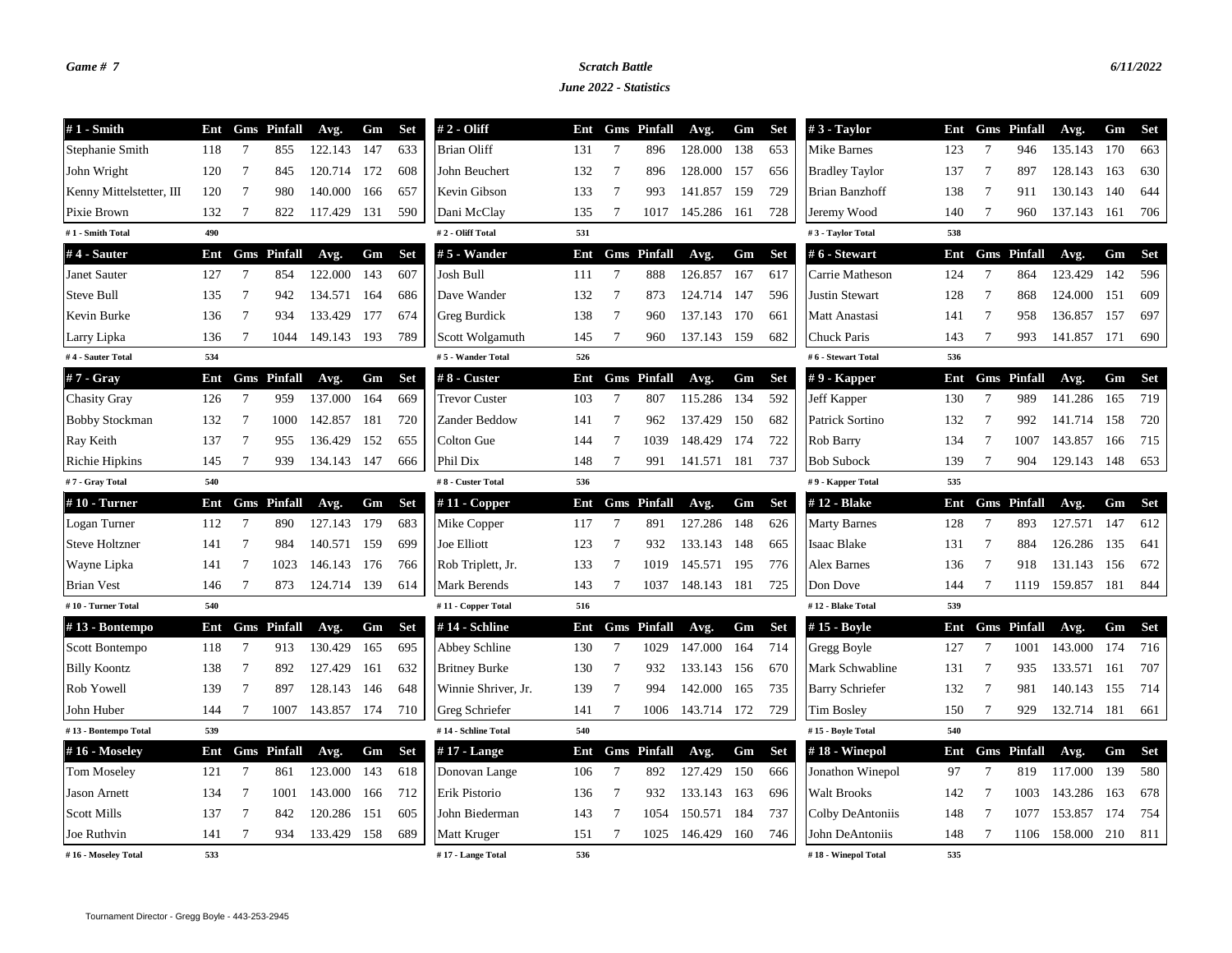## *Game # 7 Scratch Battle 6/11/2022*

*June 2022 - Statistics*

| #19 - Sisk               | Ent |                 | <b>Gms</b> Pinfall | Avg.        | Gm    | <b>Set</b> | $#20$ - Harvey         | Ent |                 | <b>Gms</b> Pinfall | Avg.        | Gm  | Set        | $#21 - Gregory$        | Ent |                 | <b>Gms</b> Pinfall | Avg.    | Gm    | <b>Set</b> |
|--------------------------|-----|-----------------|--------------------|-------------|-------|------------|------------------------|-----|-----------------|--------------------|-------------|-----|------------|------------------------|-----|-----------------|--------------------|---------|-------|------------|
| Mike Sisk                | 123 | $7\phantom{.0}$ | 950                | 135.714     | 154   | 683        | <b>Thomas Harvey</b>   | 120 | 7               | 938                | 134.000     | 168 | 686        | Marcie Gregory         | 125 | 7               | 872                | 124.571 | 145   | 631        |
| Mike Bertoldi            | 130 | 7               | 898                | 128.286     | 154   | 649        | Matt Warehime          | 131 | 7               | 869                | 124.143     | 143 | 606        | Nick Harmel            | 127 | $7\phantom{.0}$ | 908                | 129.714 | 158   | 640        |
| <b>Scott Mauk</b>        | 141 | 7               | 942                | 134.571     | 160   | 664        | <b>Chuck Cook</b>      | 137 | $7\phantom{.0}$ | 904                | 129.143     | 149 | 659        | RJ Hodges              | 131 | 5               | 597                | 119.400 | 128   | 597        |
| <b>Steve Dryer</b>       | 144 | 7               | 1016               | 145.143     | 187   | 669        | Brian Santuccio-Wever  | 143 | 7               | 879                | 125.571     | 140 | 629        | Chris Hook             | 141 | $7\phantom{.0}$ | 990                | 141.429 | 175   | 679        |
| #19 - Sisk Total         | 538 |                 |                    |             |       |            | #20 - Harvey Total     | 531 |                 |                    |             |     |            | #21 - Gregory Total    | 524 |                 |                    |         |       |            |
| #22 - Kromeke            | Ent |                 | <b>Gms</b> Pinfall | Avg.        | Gm    | <b>Set</b> | # 23 - Femino          | Ent |                 | <b>Gms</b> Pinfall | Avg.        | Gm  | <b>Set</b> | #24 - Buckingham       | Ent |                 | <b>Gms</b> Pinfall | Avg.    | Gm    | Set        |
| Sean Kromeke             | 121 | $7\phantom{.0}$ | 837                | 119.571     | 160   | 601        | Mia Femino             | 116 | $7\phantom{.0}$ | 872                | 124.571     | 159 | 629        | Nick Green             | 112 | $7\phantom{.0}$ | 871                | 124.429 | 142   | 629        |
| Travelle Johnson         | 127 | 7               | 939                | 134.143     | 161   | 706        | Matt Zoch              | 131 | 7               | 869                | 124.143     | 159 | 641        | Matt Buckingham        | 141 | -7              | 1040               | 148.571 | 162   | 746        |
| Jason Saghy              | 142 | $7\phantom{.0}$ | 1019               | 145.571     | 192   | 681        | Nicholas Lloyd         | 136 | 7               | 991                | 141.571     | 173 | 678        | Jonathan Green         | 141 | -7              | 1054               | 150.571 | 170   | 771        |
| <b>Joey Sears</b>        | 149 | 7               | 1049               | 149.857 171 |       | 766        | Chris Kruger, Jr.      | 148 | 7               | 1144               | 163.429 221 |     | 828        | Kyle Bull              | 143 | 7               | 915                | 130.714 | -147  | 647        |
| #22 - Kromeke Total      | 539 |                 |                    |             |       |            | #23 - Femino Total     | 531 |                 |                    |             |     |            | #24 - Buckingham Total | 537 |                 |                    |         |       |            |
| $#25 - Sellers$          | Ent |                 | <b>Gms</b> Pinfall | Avg.        | Gm    | <b>Set</b> | #26 - Niedzwicki       | Ent |                 | <b>Gms</b> Pinfall | Avg.        | Gm  | <b>Set</b> | # 27 - Welton          | Ent |                 | <b>Gms</b> Pinfall | Avg.    | Gm    | <b>Set</b> |
| <b>Kylie Sellers</b>     | 110 | 7               | 830                | 118.571     | 149   | 611        | Andrea Niedzwicki      | 120 | 7               | 836                | 119.429     | 134 | 603        | <b>Russ Welton</b>     | 125 | 7               | 788                | 112.571 | 143   | 575        |
| Jeramie Killingsworth    | 132 | 7               | 955                | 136.429     | 162   | 692        | Gary McKinsey          | 135 | $7\phantom{.0}$ | 900                | 128.571     | 153 | 616        | Dave Jones             | 127 | $7\phantom{.0}$ | 911                | 130.143 | 155   | 616        |
| John Davis, Jr.          | 142 | 7               | 930                | 132.857     | 180   | 682        | Mike Manns             | 141 | 7               | 919                | 131.286     | 177 | 677        | <b>Bill Collison</b>   | 141 | 7               | 946                | 135.143 | -147  | 692        |
| <b>Bernie Hipkins</b>    | 154 | 7               | 1089               | 155.571     | 181   | 772        | Lisa Huber             | 144 | $\overline{7}$  | 988                | 141.143     | 152 | 696        | <b>Billy Thomas</b>    | 147 | 7               | 995                | 142.143 | - 165 | 691        |
| #25 - Sellers Total      | 538 |                 |                    |             |       |            | #26 - Niedzwicki Total | 540 |                 |                    |             |     |            | #27 - Welton Total     | 540 |                 |                    |         |       |            |
| #28 - Quattrocche        | Ent |                 | <b>Gms</b> Pinfall | Avg.        | Gm    | <b>Set</b> | #29 - Cohen            | Ent |                 | <b>Gms</b> Pinfall | Avg.        | Gm  | <b>Set</b> | #30 - Louth            | Ent |                 | <b>Gms</b> Pinfall | Avg.    | Gm    | <b>Set</b> |
| <b>Chuck Quattrocche</b> | 129 | $7\phantom{.0}$ | 917                | 131.000     | 152   | 656        | Melissa Mahoney        | 128 | $7\phantom{.0}$ | 997                | 142.429     | 150 | 705        | <b>Spencer Mahoney</b> | 108 | $7\phantom{.0}$ | 823                | 117.571 | 139   | 606        |
| <b>Jason Sauter</b>      | 134 | $7\phantom{.0}$ | 983                | 140.429     | 161   | 703        | Tara Cohen             | 130 | 7               | 893                | 127.571     | 141 | 628        | Chris Louth            | 134 | $7\phantom{.0}$ | 921                | 131.571 | 160   | 683        |
| <b>Steve Rowley</b>      | 135 | 7               | 875                | 125.000     | 147   | 664        | Rebecca Dove Kendall   | 135 | 7               | 989                | 141.286     | 173 | 688        | Rob Hanley             | 140 | 7               | 971                | 138.714 | -181  | 729        |
| Erik Pellett             | 139 | $7\phantom{.0}$ | 855                | 122.143 145 |       | 620        | Jill Manns             | 142 | $7\phantom{.0}$ | 909                | 129.857     | 168 | 622        | Daniel Mahoney         | 140 | $\overline{7}$  | 993                | 141.857 | 166   | 743        |
| #28 - Quattrocche Total  | 537 |                 |                    |             |       |            | #29 - Cohen Total      | 535 |                 |                    |             |     |            | #30 - Louth Total      | 522 |                 |                    |         |       |            |
| #31 - Watson             | Ent |                 | <b>Gms</b> Pinfall | Avg.        | Gm    | <b>Set</b> | $#32$ - Bright         | Ent |                 | <b>Gms</b> Pinfall | Avg.        | Gm  | <b>Set</b> | #33 - Vallinas         | Ent |                 | <b>Gms</b> Pinfall | Avg.    | Gm    | Set        |
| Chris Watson             | 124 | $\overline{7}$  | 950                | 135.714     | 169   | 705        | <b>Bill Bright</b>     | 124 | $7\phantom{.0}$ | 944                | 134.857     | 160 | 656        | Mike Vallinas          | 130 | $7\phantom{.0}$ | 929                | 132.714 | 159   | 660        |
| John Martin              | 126 | 7               | 878                | 125.429     | 140   | 654        | Johnny Wilson          | 129 | 7               | 934                | 133.429     | 147 | 682        | <b>Scott Phillips</b>  | 132 | 7               | 935                | 133.571 | 166   | 709        |
| <b>Chuck Hicks</b>       | 134 | 7               | 877                | 125.286     | 152   | 636        | Kevin Roycroft         | 134 | 7               | 913                | 130.429     | 147 | 635        | Michael Schaeffer      | 136 | 7               | 983                | 140.429 | 146   | 701        |
| Chris Veschusio          | 139 | 7               | 875                | 125.000 143 |       | 618        | Mark Klingelhofer      | 147 | 7               | 1080               | 154.286 179 |     | 811        | Daniel Dryden          | 138 | 7               | 843                | 120.429 | - 147 | 615        |
| #31 - Watson Total       | 523 |                 |                    |             |       |            | #32 - Bright Total     | 534 |                 |                    |             |     |            | #33 - Vallinas Total   | 536 |                 |                    |         |       |            |
| #34 - Doody              | Ent |                 | <b>Gms</b> Pinfall | Avg.        | Gm    | <b>Set</b> | #35 - Sieck            | Ent |                 | <b>Gms</b> Pinfall | Avg.        | Gm  | <b>Set</b> | #36 - Wienner          |     |                 | Ent Gms Pinfall    | Avg.    | Gm    | Set        |
| <b>Felicity Doody</b>    | 115 | $7\phantom{.0}$ | 882                | 126.000     | 159   | 663        | <b>Becky Sieck</b>     | 125 | $7\phantom{.0}$ | 851                | 121.571     | 135 | 582        | Conner Wienner         | 116 | $7\phantom{.0}$ | 849                | 121.286 | 138   | 591        |
| Tommy Miller, Jr.        | 134 | 7               | 907                | 129.571     | 143   | 652        | <b>Kristy Penny</b>    | 128 | 7               | 916                | 130.857     | 153 | 656        | <b>Bill Fox</b>        | 131 | 7               | 896                | 128.000 | 174   | 642        |
| <b>Steve Baker</b>       | 137 | 7               | 921                | 131.571     | - 170 | 715        | Lucas Penny            | 141 | 7               | 872                | 124.571     | 138 | 601        | Dennis Ober            | 134 | 7               | 910                | 130.000 | 155   | 651        |
| <b>Dylan Hanshew</b>     | 142 | 7               | 928                | 132.571     | 162   | 669        | James Simon            | 142 | $7\phantom{.0}$ | 942                | 134.571     | 147 | 661        | Andy Gerhard           | 145 | $7\phantom{.0}$ | 1017               | 145.286 | 174   | 748        |
| #34 - Doody Total        | 528 |                 |                    |             |       |            | #35 - Sieck Total      | 536 |                 |                    |             |     |            | #36 - Wienner Total    | 526 |                 |                    |         |       |            |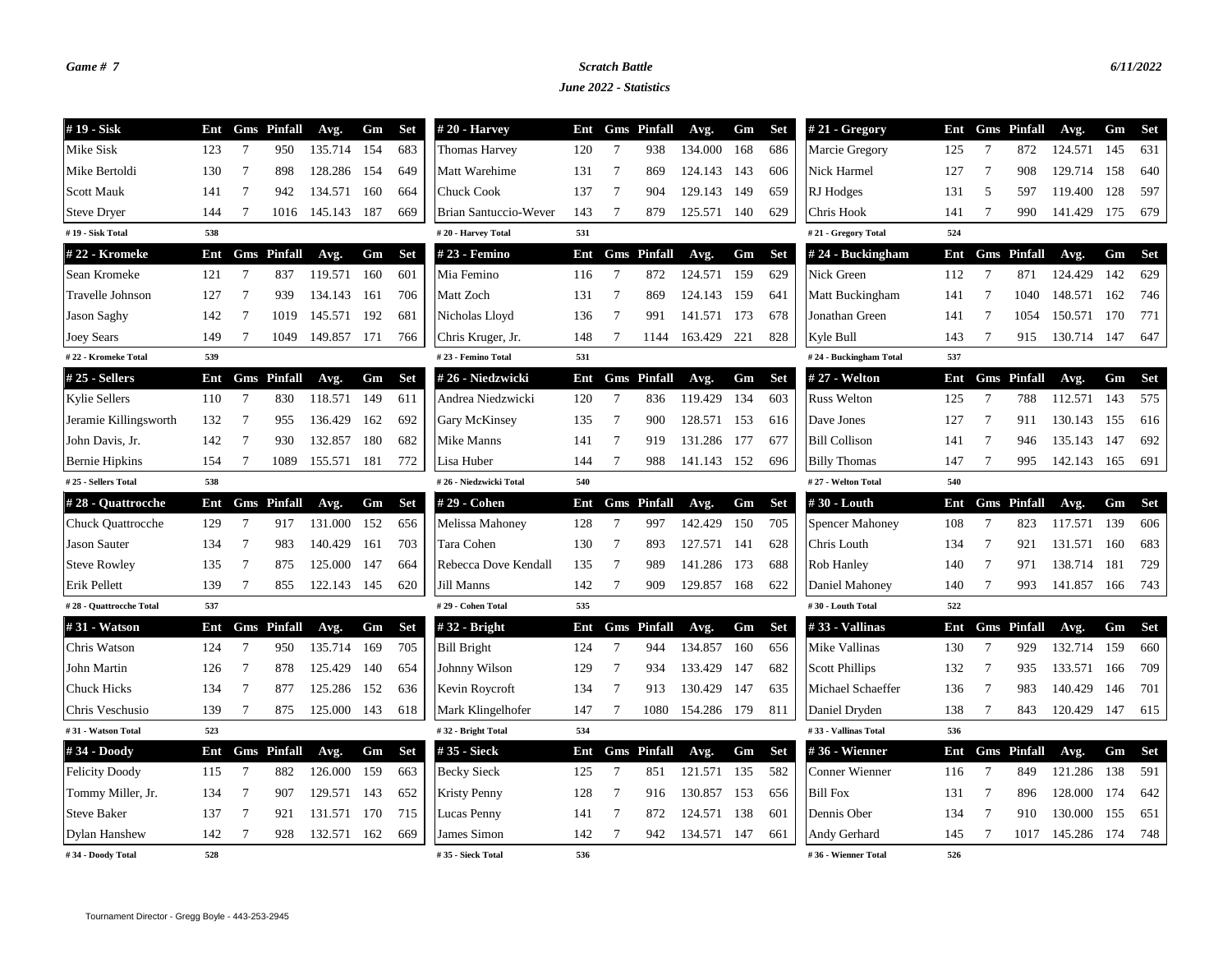### *June 2022 - Game 7 Results Scratch Battle*

| $#1$ - Smith                 | Gm  | # 2 - Oliff                        | Gm  | $#3$ - Taylor                   | Gm  | $#4$ - Sauter                        | Gm  | $# 5$ - Wander                    | Gm  | #6 - Stewart                    | Gm  |
|------------------------------|-----|------------------------------------|-----|---------------------------------|-----|--------------------------------------|-----|-----------------------------------|-----|---------------------------------|-----|
| Stephanie Smith              | 118 | <b>Brian Oliff</b>                 | 124 | Mike Barnes                     | 142 | Janet Sauter                         | 135 | Josh Bull                         | 133 | Carrie Matheson                 | 126 |
| John Wright                  | 120 | John Beuchert                      | 114 | <b>Bradley Taylor</b>           | 104 | <b>Steve Bull</b>                    | 117 | Dave Wander                       | 147 | <b>Justin Stewart</b>           | 151 |
| Kenny Mittelstetter, III     | 166 | Kevin Gibson                       | 129 | <b>Brian Banzhoff</b>           | 140 | Kevin Burke                          | 131 | <b>Greg Burdick</b>               | 132 | Matt Anastasi                   | 151 |
| Pixie Brown                  | 107 | Dani McClay                        | 161 | Jeremy Wood                     | 104 | Larry Lipka                          | 126 | Scott Wolgamuth                   | 130 | <b>Chuck Paris</b>              | 162 |
| <b>Total</b>                 | 511 | <b>Total</b>                       | 528 | <b>Total</b>                    | 490 | <b>Total</b>                         | 509 | Total                             | 542 | <b>Total</b>                    | 590 |
| #7 - Gray                    | Gm  | #8 - Custer                        | Gm  | $# 9$ - Kapper                  | Gm  | $#10$ - Turner                       | Gm  | $#11$ - Copper                    | Gm  | #12 - Blake                     | Gm  |
| <b>Chasity Gray</b>          | 155 | <b>Trevor Custer</b>               | 101 | Jeff Kapper                     | 130 | Logan Turner                         | 92  | Mike Copper                       | 118 | <b>Marty Barnes</b>             | 134 |
| <b>Bobby Stockman</b>        | 160 | Zander Beddow                      | 142 | Patrick Sortino                 | 114 | <b>Steve Holtzner</b>                | 126 | Joe Elliott                       | 135 | Isaac Blake                     | 131 |
| Ray Keith                    | 148 | Colton Gue                         | 174 | Rob Barry                       | 150 | Wayne Lipka                          | 121 | Rob Triplett, Jr.                 | 129 | <b>Alex Barnes</b>              | 124 |
| <b>Richie Hipkins</b>        | 147 | Phil Dix                           | 121 | <b>Bob Subock</b>               | 117 | <b>Brian Vest</b>                    | 129 | Mark Berends                      | 145 | Don Dove                        | 146 |
| Total                        | 610 | <b>Total</b>                       | 538 | <b>Total</b>                    | 511 | <b>Total</b>                         | 468 | Total                             | 527 | <b>Total</b>                    | 535 |
| #13 - Bontempo               | Gm  | #14 - Schline                      | Gm  | #15 - Boyle                     | Gm  | #16 - Moseley                        | Gm  | $#17$ - Lange                     | Gm  | #18 - Winepol                   | Gm  |
| Scott Bontempo               | 112 | Abbey Schline                      | 154 | Gregg Boyle                     | 144 | <b>Tom Moseley</b>                   | 132 | Donovan Lange                     | 112 | Jonathon Winepol                | 131 |
| <b>Billy Koontz</b>          | 136 | <b>Britney Burke</b>               | 114 | Mark Schwabline                 | 125 | <b>Jason Arnett</b>                  | 146 | Erik Pistorio                     | 112 | <b>Walt Brooks</b>              | 163 |
| Rob Yowell                   | 128 | Winnie Shriver, Jr.                | 123 | <b>Barry Schriefer</b>          | 135 | <b>Scott Mills</b>                   | 151 | John Biederman                    | 165 | Colby DeAntoniis                | 174 |
| John Huber                   | 143 | Greg Schriefer                     | 135 | <b>Tim Bosley</b>               | 141 | Joe Ruthvin                          | 126 | Matt Kruger                       | 124 | John DeAntoniis                 | 138 |
| <b>Total</b>                 | 519 | <b>Total</b>                       | 526 | <b>Total</b>                    | 545 | <b>Total</b>                         | 555 | Total                             | 513 | <b>Total</b>                    | 606 |
| #19 - Sisk                   | Gm  | $#20$ - Harvey                     | Gm  | # $21 - Gregory$                | Gm  | #22 - Kromeke                        | Gm  | # 23 - Femino                     | Gm  | #24 - Buckingham                | Gm  |
| Mike Sisk                    | 144 | <b>Thomas Harvey</b>               | 135 | Marcie Gregory                  | 121 | Sean Kromeke                         | 124 | Mia Femino                        | 125 | Nick Green                      | 125 |
| Mike Bertoldi                | 129 | Matt Warehime                      | 143 | Nick Harmel                     | 158 | Travelle Johnson                     | 114 | Matt Zoch                         | 123 | Matt Buckingham                 | 137 |
| <b>Scott Mauk</b>            | 160 | <b>Chuck Cook</b>                  | 125 | Phil Robinson                   | 121 | <b>Jason Saghy</b>                   | 146 | Nicholas Lloyd                    | 140 | Jonathan Green                  | 145 |
| <b>Steve Dryer</b>           | 187 | <b>Brian Santuccio-Wever</b>       | 126 | Chris Hook                      | 175 | <b>Joey Sears</b>                    | 125 | Chris Kruger, Jr.                 | 143 | Kyle Bull                       | 121 |
| <b>Total</b>                 | 620 | <b>Total</b>                       | 529 | <b>Total</b>                    | 575 | <b>Total</b>                         | 509 | Total                             | 531 | <b>Total</b>                    | 528 |
| #25 - Sellers                | Gm  | #26 - Niedzwicki                   | Gm  | # 27 - Welton                   | Gm  | #28 - Quattrocche                    | Gm  | # 29 - Cohen                      | Gm  | #30 - Louth                     | Gm  |
| <b>Kylie Sellers</b>         | 113 | Andrea Niedzwicki                  | 112 | <b>Russ Welton</b>              | 95  | Chuck Quattrocche                    | 110 | Melissa Mahoney                   | 146 | <b>Spencer Mahoney</b>          | 98  |
| Jeramie Killingsworth        | 139 | Gary McKinsey                      | 149 | Dave Jones                      | 155 | <b>Jason Sauter</b>                  | 139 | Tara Cohen                        | 131 | Chris Louth                     | 145 |
| John Davis, Jr.              | 113 | Mike Manns                         | 135 | <b>Bill Collison</b>            | 120 | <b>Steve Rowley</b>                  | 108 | Rebecca Dove Kendall              | 155 | Rob Hanley                      | 129 |
| <b>Bernie Hipkins</b>        | 181 | Lisa Huber                         | 141 | <b>Billy Thomas</b>             | 152 | Erik Pellett                         | 116 | Jill Manns                        | 119 | Daniel Mahoney                  | 121 |
| <b>Total</b>                 | 546 | <b>Total</b>                       | 537 | <b>Total</b>                    | 522 | <b>Total</b>                         | 473 | Total                             | 551 | <b>Total</b>                    | 493 |
|                              |     |                                    |     |                                 |     |                                      |     |                                   |     |                                 |     |
|                              | Gm  |                                    | Gm  |                                 | Gm  |                                      | Gm  |                                   | Gm  |                                 | Gm  |
| #31 - Watson<br>Chris Watson | 109 | #32 - Bright<br><b>Bill Bright</b> | 160 | #33 - Vallinas<br>Mike Vallinas | 133 | #34 - Doody<br><b>Felicity Doody</b> | 107 | #35 - Sieck<br><b>Becky Sieck</b> | 134 | #36 - Wienner<br>Conner Wienner | 138 |
| <b>John Martin</b>           | 119 | Johnny Wilson                      | 142 | <b>Scott Phillips</b>           | 126 | Tommy Miller, Jr.                    | 112 | <b>Kristy Penny</b>               | 107 | <b>Bill Fox</b>                 | 121 |
| <b>Chuck Hicks</b>           | 115 | Kevin Roycroft                     | 147 | Michael Schaeffer               | 138 | <b>Steve Baker</b>                   | 113 | Lucas Penny                       | 138 | Dennis Ober                     | 139 |
| Chris Veschusio              | 120 | Mark Klingelhofer                  | 146 | Daniel Dryden                   | 109 | <b>Dylan Hanshew</b>                 | 115 | James Simon                       | 135 | Andy Gerhard                    | 119 |